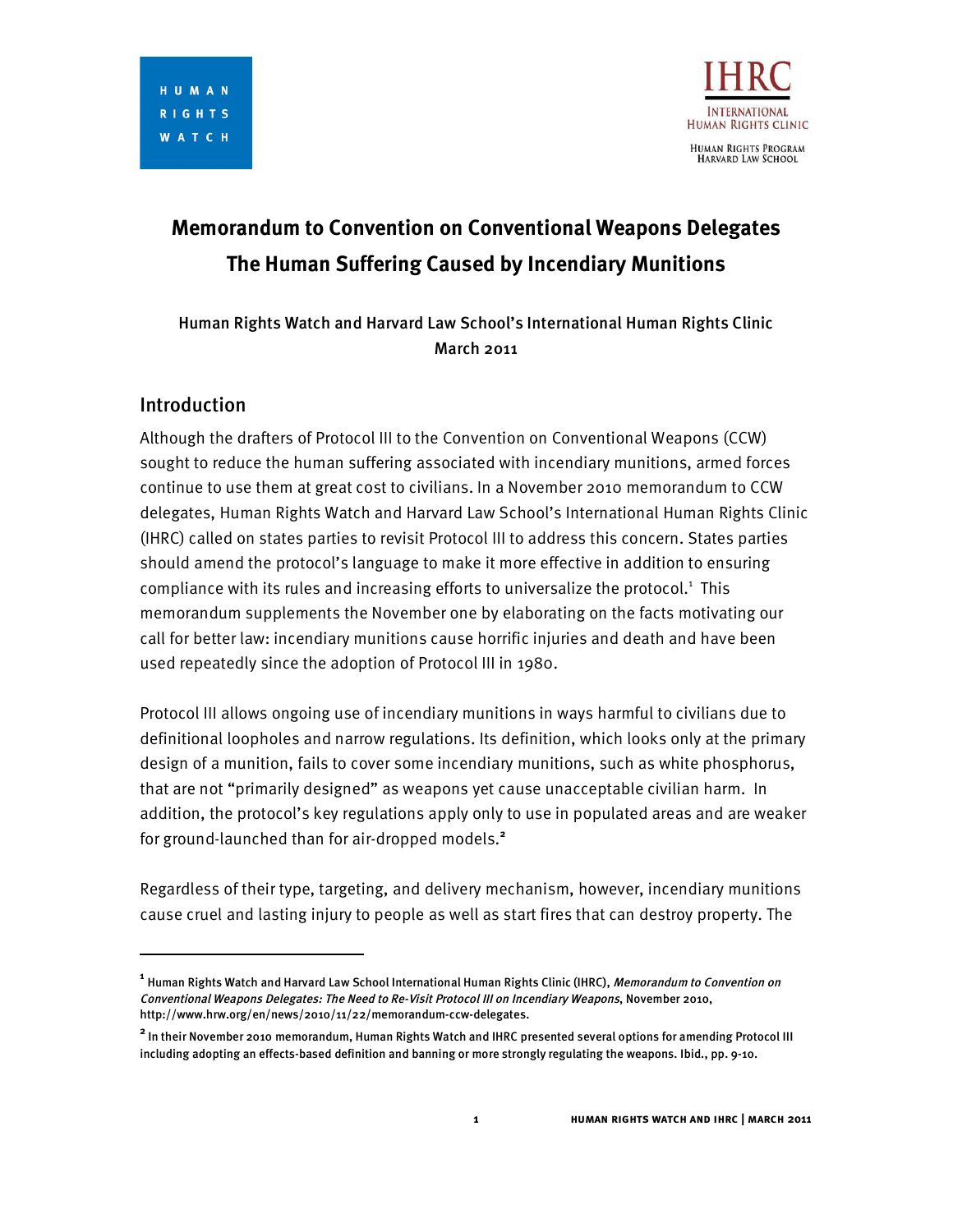munitions produce exceptionally painful thermal and respiratory burns, which can lead to complications such as shock, infection, and asphyxiation. People who survive often suffer long-term physical and psychological damage.

While more than 180 models of incendiary weapons exist, <sup>3</sup> the effects of those with two types of chemical substances—napalm<sup>4</sup> and white phosphorus—exemplify the specific humanitarian problems this class of weapons presents. This memorandum details the harm they cause and examines cases of past use. A sticky substance, napalm spreads and continues to burn as victims try to wipe it off their skin and their clothing. Despite Protocol III, which was largely a response to the horrors of napalm in the Vietnam War and other conflicts, states and non-state armed groups continue to use it. Argentina, El Salvador, Libya, Russia, Serb nationalists, and Turkey, among others, have reportedly used napalm since adoption of the protocol. These cases highlight the need for a stronger protocol that better stigmatizes the munitions as well as for renewed universalization efforts.

The most controversial incendiary munitions today are those containing white phosphorus. These munitions often have a broad area effect, which increases the risk of their being used indiscriminately. They also cause particularly severe injuries, including burns that penetrate to the bone and can reignite days later, and produce poisoning that leads to organ failure and death. Armed forces have defended certain white phosphorus munitions as necessary items for battlefield obscuring, marking and signaling, and illuminating. White phosphorus used in Afghanistan, Gaza, Iraq, Lebanon, and Somalia, however, has killed and seriously injured numerous civilians.

Treaties generally impose regulations or bans on munitions for one of two reasons. The munitions may cause serious injury and unnecessary suffering, that is they are excessively cruel to humans. Alternatively, or in addition, they may be indiscriminate, that is they fail to distinguish between combatants and civilians. When reviewing Protocol III, states should take into account the humanitarian concerns incendiary munitions raise under each of these categories and consider how best to address them.

# The Harmful Effects of Incendiary Munitions

I

**<sup>3</sup>** See generally Leland S. Ness and Anthony G. Williams, eds., Jane's Ammunition Handbook 2007–2008 (Surrey, UK: Jane's Information Group Limited, 2007); and Duncan Lennox, ed., Jane's Air Launched Weapons (Surrey, UK: Jane's Information Group Limited, 1999).

**<sup>4</sup>** This paper is using the term napalm to refer to weaponized flammable liquids, which will be described in more detail below.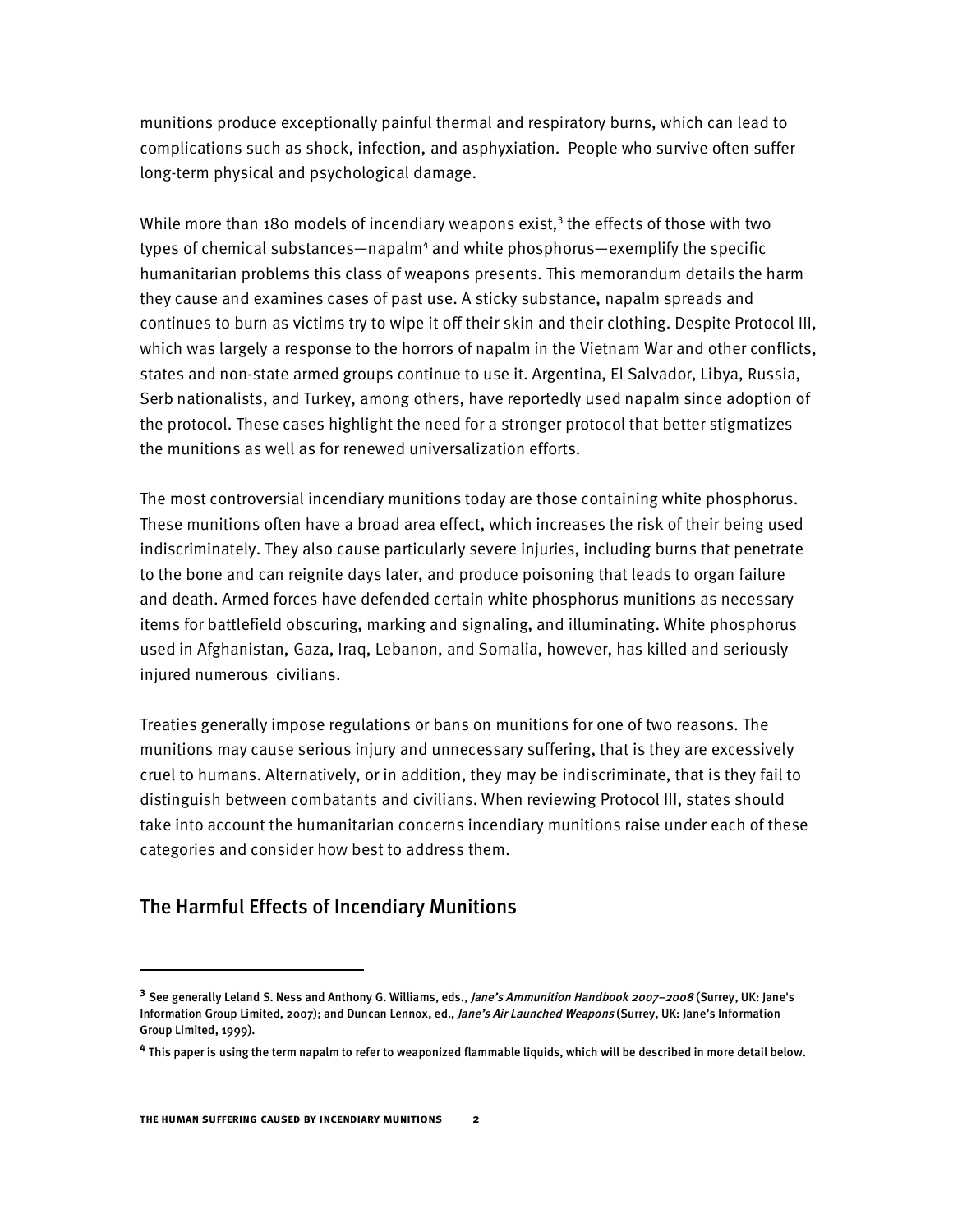Incendiary munitions may contain any of a number of chemical compounds, such as napalm, white phosphorus, thermite, and chlorine trifluoride, and can be used for a variety of purposes. Some incendiaries are designed to burn materiel and personnel, others are meant to penetrate plate metal, and still others are intended to create smokescreens or to provide illumination. Despite these differences, incendiary munitions share one characteristic: they burn at a very high temperature. As a result, whatever the type, incendiary munitions pose grave risks to civilians.

Incendiary munitions can cause thermal and chemical burns, respiratory damage, shock, asphyxiation, and carbon monoxide poisoning, often leading to a slow death. Victims who survive their initial injuries may suffer from intense pain, severe infections, organ failure, lowered resistance to disease, lifelong deformity and disability, psychological trauma, and an inability to reintegrate into society.

# *Thermal Burns*

 $\overline{a}$ 

Incendiary munitions can produce serious thermal burns through the action of their chemical agents or through secondary fires. Severe burn injuries have been called "the greatest trauma to which the body can be exposed," in part because the affected skin is a vital organ. <sup>5</sup> Usually extremely painful, burn injuries are also typically slow to heal and difficult to treat, especially in war zones lacking adequate medical facilities for civilian casualties. Recovery often takes weeks or months, and daily changing of dressings can be extremely painful. Many victims die, and those who survive are left physically and psychologically scarred. 6

Incendiary munitions produce burns of all sorts, but their burns can reach the level of fourth or fifth degree because of their extreme depth and coverage. Such burns go beyond destroying the skin, which in itself can leave terrible scarring and deformities. Fourth- and fifth-degree burns involve extreme damage to the muscles, ligaments, tendons, nerves, blood vessels, and even bones. 7

**<sup>5</sup>** Stockholm International Peace Research Institute, Incendiary Weapons (Cambridge, Massachusetts: The MIT Press, 1975), p. 136 (quoting G. Liljedahl Birke, "Studies on burns: XV," Acta Chirurgica Scandinavica, Supplement 422 (1971) p. 5).

**<sup>6</sup>** UN Department of Political and Security Council Affairs, "Napalm and Other Incendiary Weapons and All Aspects of Their Possible Use," Report of the Secretary-General, A/8803/Rev.1, 1973, p. 30.

**<sup>7</sup>** Ibid., p. 31. First-degree burns, such as mild sunburn, affect the epidermis—the outer layer of skin. Second-degree burns, such as those caused by a splash of boiling water, reach below the outer layer of skin to damage the dermis underneath, often causing blisters. Third-degree burns destroy the full thickness of skin, including nerve endings, hair follicles, and sweat glands. Underlying fat and muscle tissue can coagulate, leaving terrible scarring and deformities.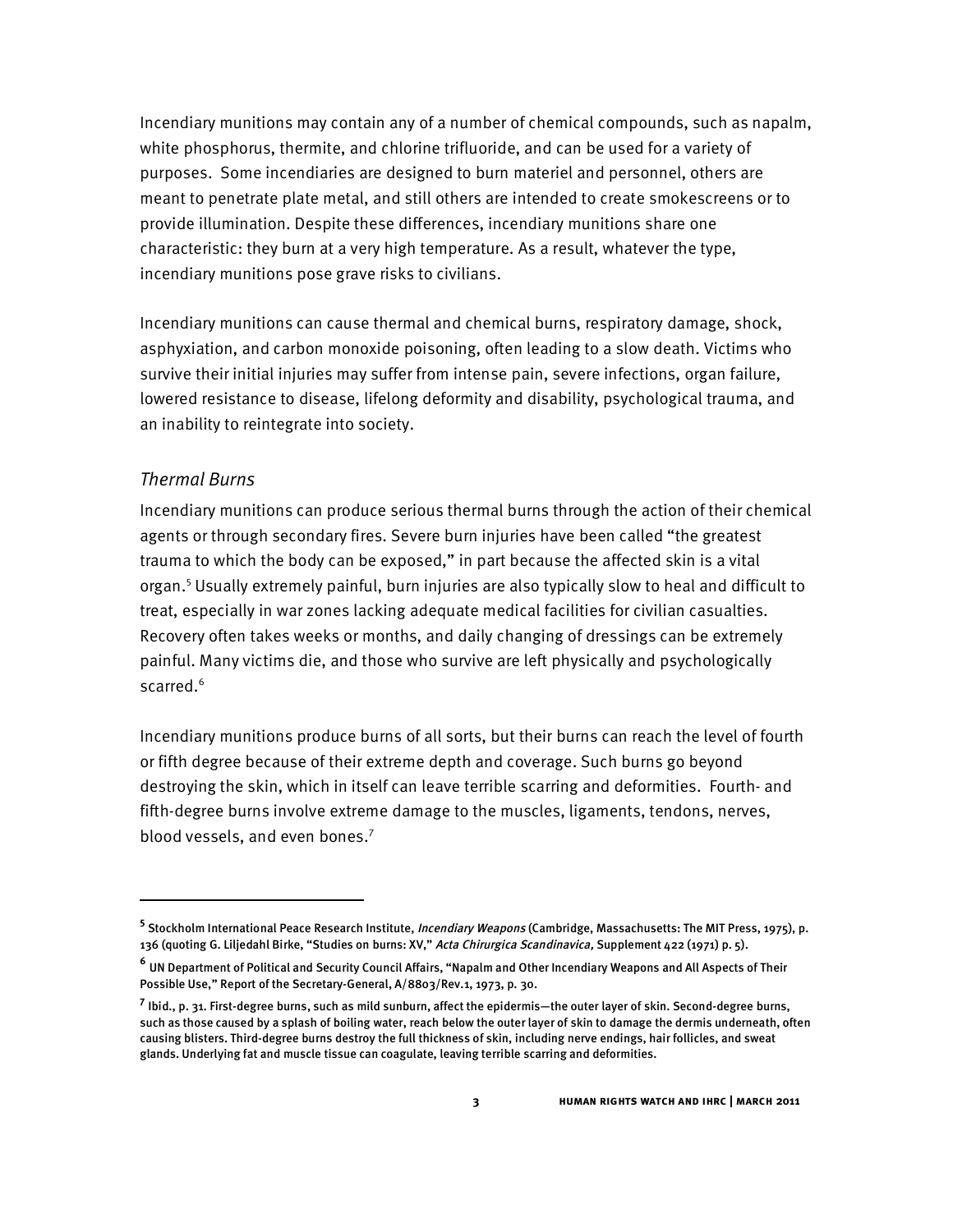While incendiary munitions can cause significantly worse injuries, even third-degree and deep second-degree burns on just 10 to 15 percent of the skin's surface can profoundly affect the entire body. Effects include shock, irregular circulation, and severe infection of the burn area, which can carry over to other parts of the body. Burn victims often experience a loss of appetite, exacerbating their weakened state. The resulting malnutrition can be extreme, especially where medical facilities are rudimentary or lacking. Deep burns will heal only after removal of dead tissue through surgery or natural processes. $^8$ 

#### *Respiratory Damage*

I

Incendiary munitions are likely to cause not only thermal burns but also respiratory injuries resulting from heat and smoke. Inhalation of hot gas and combustion products can cause respiratory burns and other pulmonary complications including inhalation injuries, pneumonia, and the accumulation of fluid in the lungs. <sup>9</sup> Victims may choke on the swelling and inflammation of their respiratory passages or be unable to breathe because of damage to the lungs or other tissues. Damage to the respiratory tract can further lead to severe infection. Incendiary munitions often produce carbon monoxide and other noxious gasses, and victims can die from carbon monoxide poisoning. Smoke inhalation can cause additional long-term respiratory problems. These dangers are more severe when incendiaries are used in confined spaces.

# *Long-Term Effects and Permanent Damage*

Burn injuries from incendiary munitions often cause lasting physical and psychological disabilities. Permanent physical damage can include loss of function in the hands due to intense scarring and damage,<sup>10</sup> contractures (restriction of underlying muscles and joints by superimposed scars or inadequate grafts), and loss of strength and activity. Less tangible damage includes psychological trauma and an inability to assume former roles in society.<sup>11</sup> The burn event itself is often prolonged and especially painful. Treatment of severe pain with drugs can result in dependency and later withdrawal symptoms. Isolation during treatment, and being forced to "confront … the sight of one's own naked and burned body … and the

**<sup>8</sup>** UN Department of Political and Security Council Affairs, "Napalm and Other Incendiary Weapons and All Aspects of Their Possible Use," p. 32.

**<sup>9</sup>** Stockholm International Peace Research Institute, Incendiary Weapons (Cambridge: The MIT Press, 1975), pp. 142-43.

**<sup>10</sup>** UN Department of Political and Security Council Affairs, "Napalm and Other Incendiary Weapons and All Aspects of Their Possible Use," p. 35. Hands suffer particular damage from napalm because, as discussed below, victims try to wipe the sticky substance off their body.

**<sup>11</sup>** Stockholm International Peace Research Institute, Incendiary Weapons, p.146.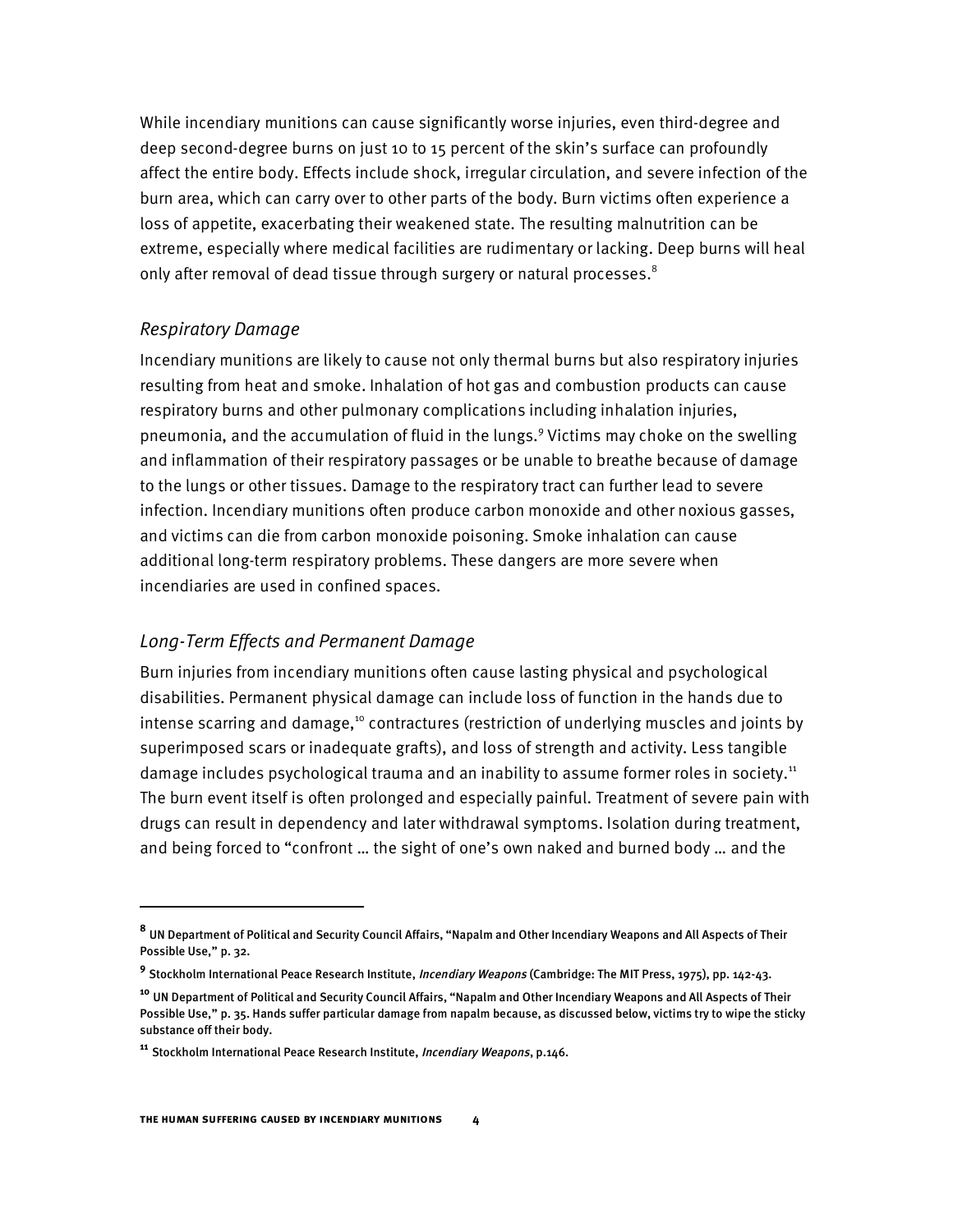stench of one's own rotting flesh" can be particularly horrifying.<sup>12</sup> Victims sometimes find that they are socially shunned because of their severe scarring and disfigurement, which can lead them to withdraw from society. For those able to afford it, reconstructive surgery can take years and often involves the painful process of harvesting skin from healthy areas of the body to graft onto burn sites.

# Napalm

Napalm is perhaps the best known incendiary substance. The shocking consequences of its use after World War II were major factors motivating the adoption of Protocol III. The continued use of napalm highlights the need for a stronger and more widely universalized legal instrument on incendiary munitions.

## *The Munitions and The Harm They Cause*

The term napalm covers various thickened or gelled flammable liquids used in military applications. <sup>13</sup> While often dropped in bombs, napalm can be ground launched by weapons such as flamethrowers.<sup>14</sup> Although differences in chemical composition make modern types of napalm easier to use, all forms are similar in function and in effects on people. Napalm is sticky and is delivered in large globs over a target area. The burning substance clings to skin and clothing, and victims are likely to spread it over their bodies, particularly onto their hands, as they try to wipe it off.

Napalm creates terrible suffering for its victims. Immediate deaths usually result from systemic hyperthermia (overheating of the blood), or from asphyxiation due to lung or airway injury or to oxygen starvation after the burning napalm exhausts the oxygen in an enclosed space. As with victims of other burn injuries, those who survive initial contact with napalm are at serious risk of dying from shock, malnutrition, infection, and respiratory complications after they have been treated. Burn injuries in survivors are most prevalent on the unclothed areas of the body—hands, feet and legs, and head and face—and the thin layer of tissue on

**<sup>12</sup>** Ibid., p. 149.

**<sup>13</sup>** <sup>A</sup> variety of substances are referred to as "napalm" despite the lack of naphthalene and palmitate from which the original form of napalm derived its name. The more modern Napalm-B is a mixture of benzene, gasoline, and polystyrene. Global Security, "Napalm," http://www.globalsecurity.org/military/systems/munitions/napalm.htm (accessed March 5, 2011).

**<sup>14</sup>** For example, Russia has developed an incendiary RPO-Z infantry rocket flamethrower. Anna E. Wildegger-Gaissmaier, "Aspects of Thermobaric Weaponry," Military Technology, vol. 28, no.6 (2004), p.125. The United States has reportedly deployed the M202A1 Flame Assault Shoulder Weapon (FLASH) in Afghanistan. The FLASH "is four-barreled bazooka firing rockets loaded with an incendiary mixture," originally napalm and now triethylaluminum. David Hambling, "U.S. Denies Incendiary Weapon Use in Afghanistan," Wired, May 15, 2009, http://www.wired.com/dangerroom/2009/05/us-incendiaryweapon-in-afghanistan-revealed/# (accessed March 17, 2011).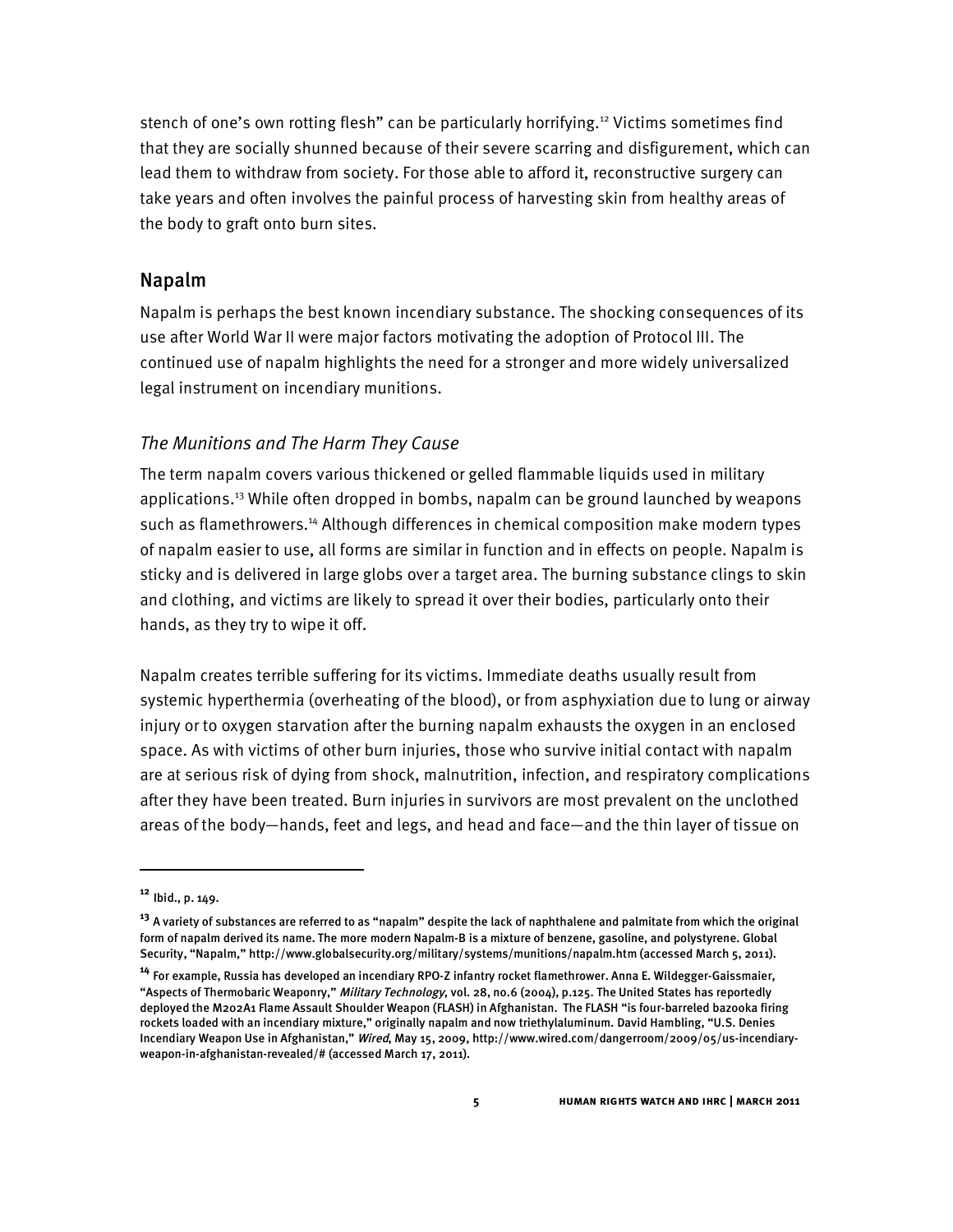these areas means that the underlying muscles, tendons, and even bones are often damaged.

Napalm is especially likely to induce shock, a condition in which blood is poorly circulated to parts of the body. The resulting lack of oxygen to major organs can be fatal. Unlike other thermal burns, even second-degree burns from napalm on a relatively small percentage of the skin can cause shock, perhaps because of the intense pain of napalm burn injuries.<sup>15</sup>

The experiences of Kim Phuc, the girl in the famous Vietnam War-era photograph, offer heartwrenching evidence of the excruciating and long-lasting injuries caused by napalm, which Phuc described as "the most terrible pain you can imagine."**<sup>16</sup>** Her biographer writes: "Her first memory of the engulfing fires was the sight of flames licking her left arm, where there was an ugly, brownish-black gob. She tried to brush it off, only to scream out at the pain of the burn that had now spread to the inside of her other hand."**<sup>17</sup>** On the way to the hospital, she could not escape "the gut-wrenching stench of burned flesh."**<sup>18</sup>** Phuc survived thanks to six months of quality care in a specialized hospital, but her already agonizing injuries required treatments—wound cleansing, skin grafting, and physical therapy—that were in themselves almost unbearable. Daily cleansing, which one of her doctors compared to being "flayed alive," was particularly difficult to bear. "The nurses undid Phuc's old dressing, then took a hand-held showerhead to chip away at the dead and infected skin and tissue, using scissors if necessary, all the while trying to ignore the inhuman screams escaping from Phuc."**<sup>19</sup>** When she finally returned home, she felt the social as well as lingering physical impacts of her disfigurement: "[C]hildren recoiled. Adults would shake their heads: 'Poor you,' they moaned."**<sup>20</sup>** Phuc's lifelong ordeal was just beginning.

#### *Napalm Case Studies Since 1980*

Despite Protocol III's adoption in 1980, states and non-state armed groups have repeatedly used napalm in civilian areas, often at great humanitarian cost. For instance, in 1983, the government of Chad accused Libya of dropping "fragmentation and napalm bombs on the towns of Faya-Largeau, Oum-Chalouba and Kalait, causing considerable loss of innocent

**<sup>15</sup>** UN Department of Political and Security Council Affairs, "Napalm and Other Incendiary Weapons and All Aspects of Their Possible Use," p. 33.

**<sup>16</sup>** "Vietnam: War in the Sky," Life, http://www.life.com/gallery/23073/image/53372352#index/0 (accessed March 18, 2011).

**<sup>17</sup>** Denise Chong, The Girl in the Picture, (New York: Penguin Group, 1999), pp. 66-67.

**<sup>18</sup>** Ibid., pp. 70-71.

**<sup>19</sup>** Ibid., pp. 94-95.

**<sup>20</sup>** Ibid., p. 120.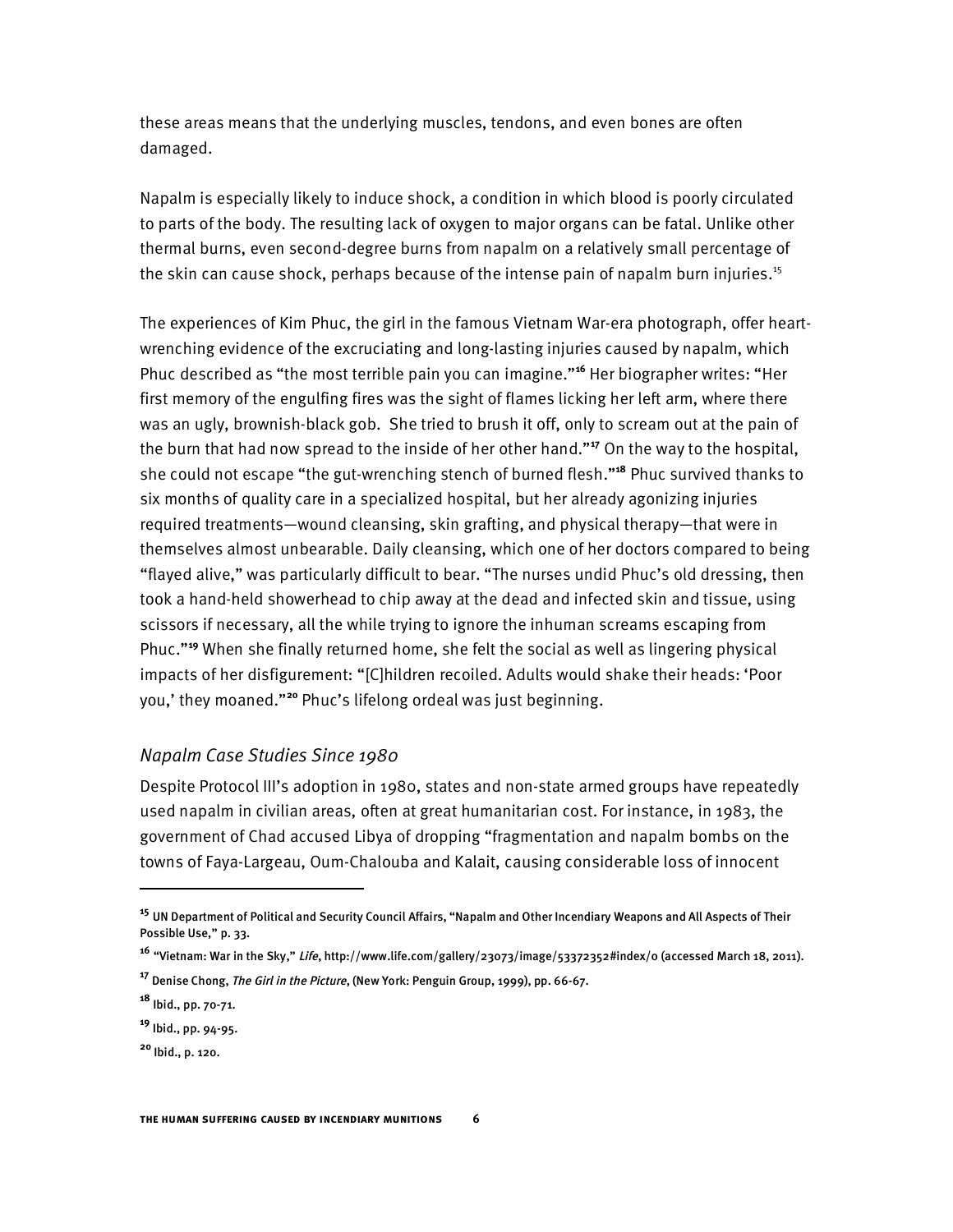life." The government reported 200 deaths and more than 300 injuries, "some by phosphorus and napalm bombs," from August 8 to 9 alone.<sup>21</sup> The United States told the UN Security Council that Faya-Largeau was "subjected to vicious bombardment by Libyan war planes manned by Libyan pilots—indiscriminate bombardment with napalm and high explosives on civilian as well as military targets."<sup>22</sup> Libya denied these allegations.<sup>23</sup> In March 2011, Human Right Watch researchers observed stockpiles of napalm containers and associated igniter components in abandoned ammunitions storage facilities in eastern Libya.

The Soviet Union and Argentina, both of which would become states parties to Protocol III, also used napalm in the 1980s. On February 25, 1980 during a battle near Kabul, Afghanistan, Soviet aircraft used napalm on rebel units of the army of the Democratic Republic of Afghanistan.<sup>24</sup> Five years later, during a June 1985 offensive in Afghanistan's Kunar Valley, Soviet forces made "extensive use of napalm to clear strong points, villages, and brush."<sup>25</sup> On May 28, 1982, during the Battle of Goose Green in the Falkland Islands conflict, Argentine aircraft dropped napalm bombs when trying to attack British troop concentrations. <sup>26</sup> The Soviet Union and Argentina consented to be bound by Protocol III in 1982 and 1995, respectively.

Napalm has been used in non-international as well as international armed conflicts. During the civil war in El Salvador in the early 1980s, guerillas alleged that the government used napalm. <sup>27</sup> A report from the US humanitarian organization Medical Aid for El Salvador made similar accusations "based on testimony from refugees and medical examinations of burn victims."<sup>28</sup> In 1983, a US doctor described treating incendiary burns from phosphorus and

**<sup>25</sup>** Ibid., p. 54.

I

**<sup>26</sup>** Ibid., p. 255.

**<sup>27</sup>** "Salvador Affirms It Has Napalm," New York Times, October 8, 1984,

**<sup>21</sup>** Statement of Korom Ahmed, secretary of state for foreign affairs and co-operation of Chad, 2463rd Meeting of the Security Council, UN Doc. S/PV.2463, August 11, 1983, para 23.

**<sup>22</sup>** Statement of the United States, 2464th Meeting of the Security Council, UN Doc. S/PV.2464, August 11, 1983, para. 32.

<sup>&</sup>lt;sup>23</sup> Libyan People's Bureau, "Letters to the Editor: Conflict in Chad," Financial Times, August 15, 1983.

**<sup>24</sup>** Anthony H. Cordesman and Abraham R. Wagner, Lessons of Modern War, Volume III: The Afghan and Falklands Conflicts (Boulder: Westview Press, 1991), p. 36.

http://www.nytimes.com/1984/10/08/world/salvador-affirms-it-has-napalm-san-salvador-oct-7-reuters-highsalvadoran.html (accessed March 26, 2011). See also Statement of Rep. Conyers, "Continuing Human Rights Abuses in El Salvador," Congressional Record: Extensions of Remarks, vol. 131, September 26, 1985, p. 25257.

**<sup>28</sup>** Wayne Biddle, "Salvador Officer Said to Have Told of Napalm Use," New York Times, October 9, 1984, http://www.nytimes.com/1984/10/09/world/salvador-officer-said-to-have-told-of-napalm-use.html (accessed March 26, 2011). See also UN Commission on Human Rights, "Final Report of the Special Representative on the situation of human rights in El Salvador, José Antonio Pastor Ridruejo," E/CN.4/1985/18, February 1, 1985, para. 133.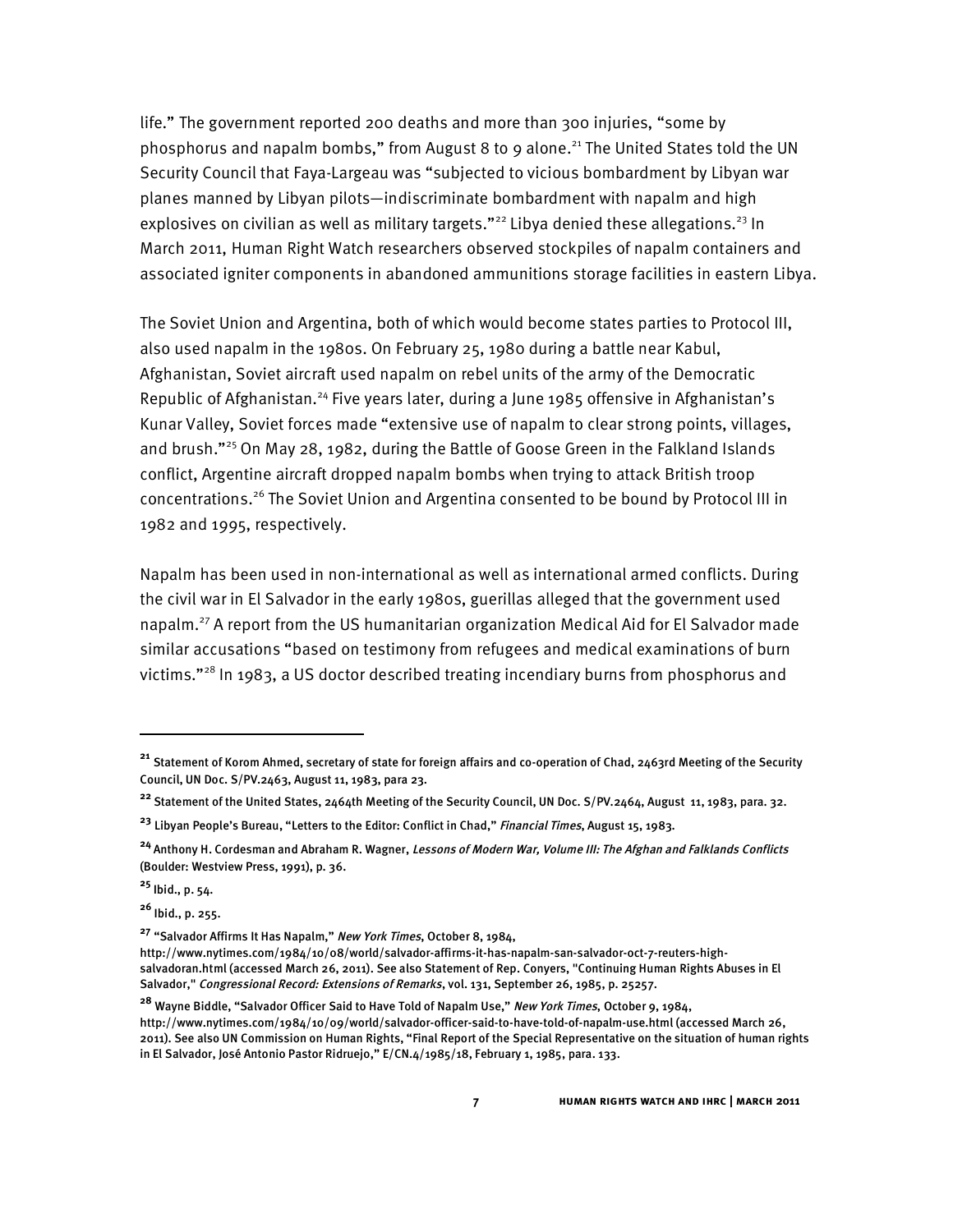possibly napalm.<sup>29</sup> Although the Salvadoran minister of defense acknowledged the country stockpiled about 25 napalm bombs, the government maintained that they had not been used.<sup>30</sup> The head of the El Salvadoran air force, however, admitted using napalm prior to 1981.<sup>31</sup> El Salvador would consent to be bound by Protocol III in 2000.

Napalm use continued in the 1990s. In November 1994, nationalist Serb aircraft from the Republic of Serbian Krajina dropped several napalm bombs in the Bihac safe area in northwest Bosnia.<sup>32</sup> The UN Security Council condemned the bombing,<sup>33</sup> though the bombs malfunctioned and there were no casualties. <sup>34</sup> There were also a number of allegations that Turkey used napalm against Kurds in Iraq in the 1990s. Agence France Press reported on such allegations in 1991, citing doctors' reports that "[n]ine of the 35 people taken to hospital were in serious or critical condition—three children, four women and two men. Two of them had burn marks on their arms and back and were in 'critical condition."<sup>35</sup> According to Reuters, doctors identified at least three patients' burns as having been caused by napalm.<sup>36</sup> *The Independent* reported that "Turkish napalm bombs and strafing runs killed at least three Iraqi Kurdish bystanders."<sup>37</sup>

Not enough information is available to prove definitively that Protocol III would have prohibited all of the above incidents of napalm use if they were committed by states parties. Nevertheless, the case studies show the need to universalize the incendiary weapons protocol. They also demonstrate the importance of ensuring it is strong enough to prohibit states parties from committing such attacks and to stigmatize the munitions so that states not party hesitate to use them in the future.

**<sup>29</sup>** Michael Kieran, "Villas Murdered, Churches say," The Globe and Mail, March 19, 1983.

**<sup>30</sup>** "Salvador Affirms It Has Napalm," New York Times.

**<sup>31</sup>** Statement of Rep. Oberstar, "El Salvador Report," Congressional Record–House, vol. 29, May 26, 1983, p. 14057.

**<sup>32</sup>** Chuck Sudetic, "Napalm and Cluster Bombs Dropped on Bosnian Town," New York Times, November 19, 1994. See also "Report of the Secretary-General Pursuant to Security Council Resolution 959 (1994)," U.N. Doc. S/1994/1389, December 1, 1994, para. 15.

**<sup>33</sup>** Statement of the President of the Security Council, U.N. Doc. S/PRST/1994/69, November 18, 1994.

**<sup>34</sup>** Chuck Sudetic, "Napalm and Cluster Bombs Dropped on Bosnian Town," New York Times; and Letter from the Permanent Representative of Bosnia and Herzegovina to the United Nations, to the President of the Security Council, U.N. Doc. No. S/1994/1309, November 18, 1994.

**<sup>35</sup>** "Civilian Sites Hit in Turkish Air Raid, Says Iraqi Paper," Agence France Press, October 12, 1991.

**<sup>36</sup>** Kurt Schork, "Turkish Cross-Border Raids Anger Iraqi Kurds," Reuters, October 15, 1991.

**<sup>37</sup>** "Kurdish Guerrillas Raise Tension with Killing Raid in South-East," The Independent (London), October 26, 1991. In 1997, <sup>a</sup> Kurdish group accused Turkey of bombing its positions in northern Iraq with napalm. "Clashes between Kurdish factions Escalate in Northern Iraq," Associated Press, October 26, 1997; and "Iraqi Kurdish Group Says Turkish Jets Pound Positions," Associated Press, October, 30, 1997.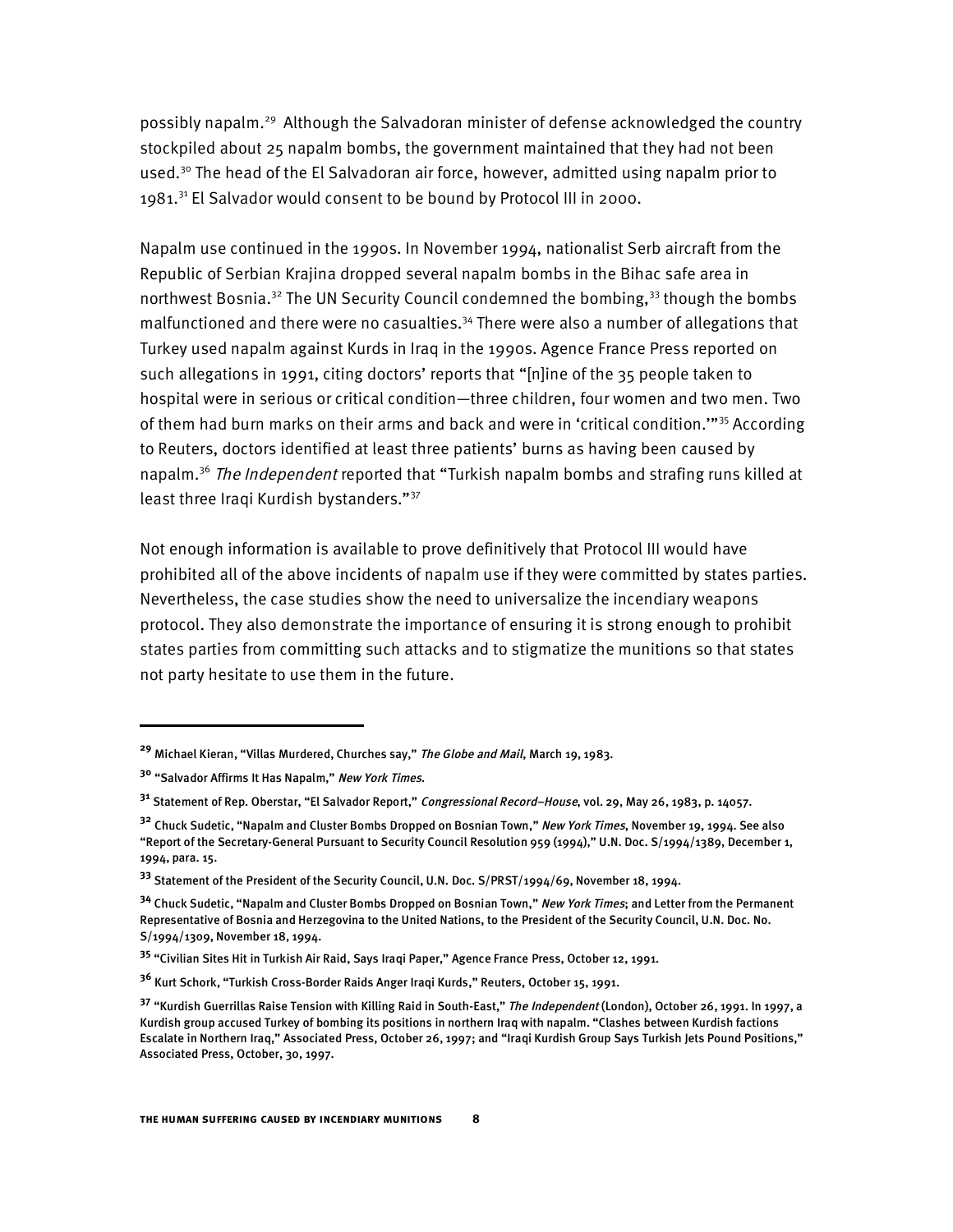# White Phosphorus

 $\overline{a}$ 

The use of white phosphorus munitions in several recent armed conflicts highlights the shortcomings of existing international law on incendiary munitions. Their use over the past decade in Afghanistan, Gaza, Iraq, Israel, Lebanon, and Somalia both illustrates the civilian harm they cause and exposes the deficiencies of Protocol III. White phosphorus munitions generally fall through the cracks of Protocol III's definition of incendiary weapons because states claim they are designed primarily to serve as smokescreens and to illuminate targets and thus Protocol III does not cover them even if they are used as weapons. $^{38}$  In addition, many models are ground launched so even if the protocol applied to them, it would not regulate all their use. Regardless of the munitions' intended purpose, however, they have had the same effects as weapons defined as incendiary by the protocol and have produced significant civilian suffering.

## *The Munitions and The Harm They Cause*

White phosphorus is a chemical substance that ignites when exposed to atmospheric oxygen at temperatures above 30° C (84° F) and continues to burn while exposed to oxygen until it is exhausted. The chemical reaction creates intense heat of about 815° C (1500° F) and produces light and a thick chemical smoke. Phosphorus oxides react with moisture in the air to produce a smoke cloud of phosphorus-containing acids. The smoke is impenetrable to infrared optics, making it especially effective for protecting tanks from guided missiles. In addition, the chemical properties of white phosphorus make it useful for creating smokescreens to shroud troop movements; illuminating areas; marking and signaling; providing tracers for ammunition; and detonating mines, fuel supplies, and ammunition caches. 39

The properties of white phosphorus enable other applications. It can also be used to "smoke out" enclosures and to target people or materiel.<sup>40</sup> Burning phosphorus creates chemical

**<sup>38</sup>** The US Department of Defense, for example, has stated, because white phosphorus is "primarily designed and used for illumination and screening purposes, it is not an 'incendiary weapon' as defined in Protocol III." The Department of Defense has also said that even if it were covered by the protocol it could "lawfully be used for anti-personnel purposes." US Department of Defense Answers to Questions from Senator Leahy, enclosure 2, p. 5 (facsimile to Human Rights Watch, June 12, 2009). Israel, which is not party to Protocol III, has stated that it does not consider white phosphorus used a as smokescreen to be covered by the protocol. Israel Ministry of Foreign Affairs, "The Operation in Gaza: Factual and Legal Aspects," July 2009, http://www.mfa.gov.il/NR/rdonlyres/E89E699D-A435-491B-B2D0-017675DAFEF7/0/GazaOperationwLinks.pdf, (accessed March 11, 2011), p. 147.

**<sup>39</sup>** The US Army, for example, states that it uses white phosphorus shells primarily for incendiary, marking, obscuring, and screening purposes and that white phosphorus can be used for its anti-materiel and antipersonnel incendiary effects. US Department of Defense Answers to Questions from Senator Leahy, Enclosure 2, p. 2 (facsimile to Human Rights Watch, June 12, 2009).

**<sup>40</sup>** See, for example, US Department of Defense Answers to Questions from Senator Leahy, enclosure 2, pp. 2, 7.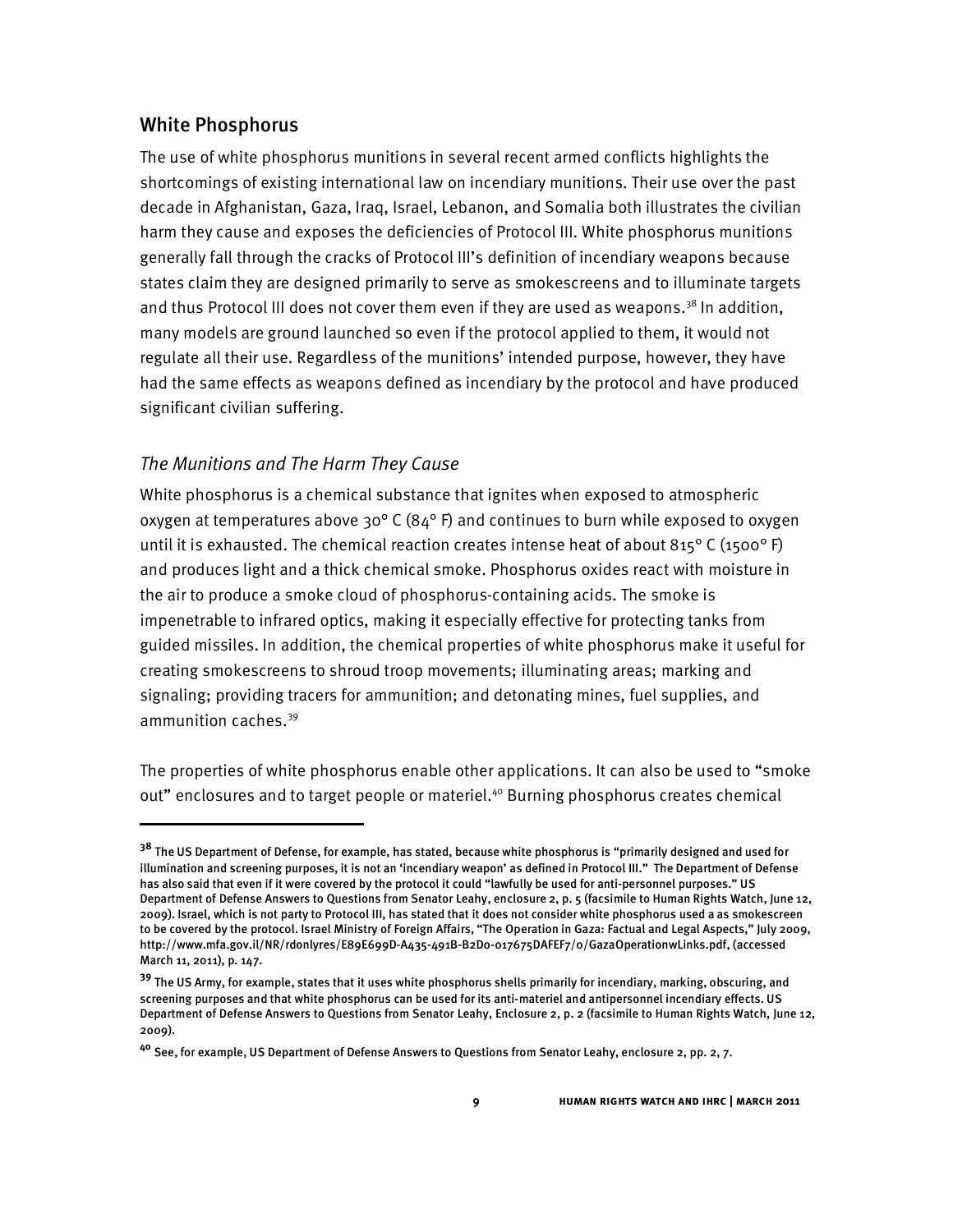smoke and fire that drives sheltered persons outside where they can be attacked with high explosive and fragmenting munitions. Use of white phosphorus to flush out enemy combatants and others is controversial because of the nature of the injuries it produces. As an anti-materiel munition, white phosphorus can be used on vehicles, unoccupied bunkers, buildings, and weapons systems.<sup>41</sup>

White phosphorus can cause horrific injuries to humans no matter how it is used. It is highly soluble in fat, and thus in human flesh. When it comes in contact with skin, it causes severe thermal and chemical burns, often down to the bone. <sup>42</sup> These injuries are slow to heal and prone to infection. Because white phosphorus burns when exposed to oxygen, wounds that have been cleaned and dressed can reignite when the dressings are removed. If all fragments of white phosphorus are not removed, it can exacerbate wounds after treatment. Doctors may uncover already-treated wounds to find that they have grown larger and deeper. White phosphorus can also enter the bloodstream through the burns and cause multiple organ failure. For this reason, burns on only 10 percent of the body are often fatal.<sup>43</sup> Throughout the lengthy period of treatment, victims remain at risk of death.

#### *White Phosphorus Case Studies from the Past Decade*

#### A Deadly Smokescreen: Gaza

 $\overline{a}$ 

White phosphorus can seriously harm civilians even when used as a smokescreen, one of the purposes that allows states to claim it escapes Protocol III's definition. During military operations from December 27, 2008 to January 18, 2009, the Israel Defense Forces (IDF) fired approximately 200 ground-launched white phosphorus munitions in the air over populated areas of Gaza. <sup>44</sup> These munitions killed and injured civilians and damaged civilian

**<sup>41</sup>** See, for example, Ibid., enclosure 2, p. 2; "Declassified Data Reveals Insurgent Use of White Phosphorus," Combined Joint Task Force-101, Operation Enduring Freedom news release #002, May 11, 2009.

**<sup>42</sup>** David J. Barillo, Leopoldo C. Cancio, and Cleon W. Goodwin, "Treatment of White Phosphorus and Other Chemical Burn Injuries at One Burn Center over a 51-Year Period," Burns, vol. 30 (2004), p. 450. See also Lisandro Irizarry, "CBRNE -Incendiary Agents, White Phosphorus," http://emedicine.medscape.com/article/833585-overview (accessed October 21, 2009).

**<sup>43</sup>** "Identification of Explosive White Phosphorus Injury and Its Treatment," signed by Dr. Gil Hirshorn, colonel, head of the Trauma Unit, Headquarters of the Chief Military Medical Officer, Ref. Cast Lead SH9 01293409 (original Hebrew on file at Human Rights Watch); "Exposure to White Phosphorus," signed by Dr. Leon Fulls, Ministry of Health War Room, January 15, 2009, Ref. Cast Lead SH9 01393109 (original Hebrew on file at Human Rights Watch); and Global Security, "White Phosphorus," http://www.globalsecurity.org/military/systems/munitions/wp.htm (accessed November 6, 2010).

**<sup>44</sup>** Amos Harel, "IDF Probes Improper Use of White Phosphorus Shells in Gaza," Haaretz, January 21, 2009, http://www.haaretz.com/print-edition/news/idf-probes-improper-use-of-phosphorus-shells-in-gaza-strip-1.268545 (accessed March 11, 2011).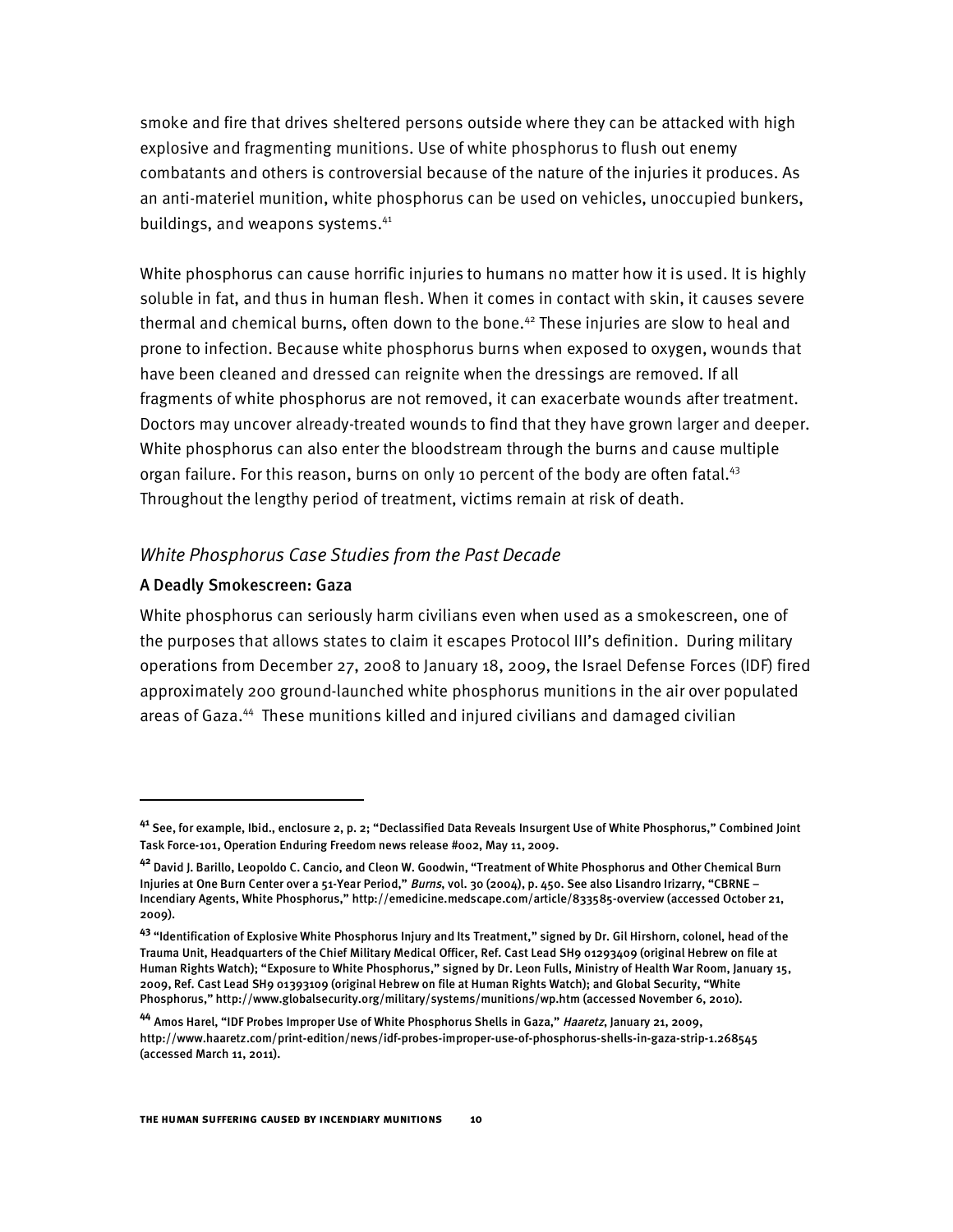structures, including a school, a market, a humanitarian aid warehouse, and a hospital.<sup>45</sup> The IDF relied particularly on 155mm M825E1 artillery shells, which send burning phosphorus wedges 125 meters in all directions, giving them a broad area effect. <sup>46</sup> The Israeli Ministry of Foreign Affairs stated that the IDF used the shells only to create smokescreens.<sup>47</sup>

If smokescreening was the intended aim, then the IDF possessed alternatives to the highly incendiary white phosphorus: namely, 155mm smoke projectiles, which produce equivalent visual screening properties without incendiary and destructive effects. Smokescreens generated by smoke artillery can be deployed more easily over a wider area than white phosphorus with no risk of fires or burns to civilians. The IDF possesses smoke artillery; Israel Military Industries (IMI) manufactures the M116A1 155MM shell.<sup>48</sup>

Although the total number of Palestinians killed and injured by white phosphorus in Gaza remains unknown, the serious impact on civilians and civilian objects is clear. In six representative cases documented by Human Rights Watch, white phosphorus shells, burning white phosphorus wedges, or the resulting fires killed 12 civilians, including three women and seven children, one of them a 15-month-old baby. Burns or smoke inhalation wounded dozens more. Human Rights Watch also encountered cases of civilians who were injured from stepping on white phosphorus remnants up to 12 days after major hostilities had stopped. 49

When an explosion threw Mohammad al-Haddad, 25, from his car, he sustained third-degree burns to his legs, hands, and forehead as well as a broken jaw. Naviz Abu Sha'baan, director of the burns unit at al-Shifa hospital, told Human Rights Watch that al-Haddad's burn injuries appeared consistent with wounds caused by white phosphorus. "We think it's from white phosphorus because the burns are very deep," he said. "We already excised burnt tissue and now his wounds are getting worse. When we saw him the first time the wounds

I

**<sup>45</sup>** Human Rights Watch, Rain of Fire: Israel's Unlawful Use of White Phosphorus in Gaza, March 2009, http://www.hrw.org/en/reports/2009/03/25/rain-fire, p.1.

**<sup>46</sup>** Ibid., p.3.

**<sup>47</sup>** See e.g., Israel Ministry of Foreign Affairs, "The Operation in Gaza: Factual and Legal Aspects," July 2009, http://www.mfa.gov.il/NR/rdonlyres/E89E699D-A435-491B-B2D0-017675DAFEF7/0/GazaOperationwLinks.pdf (accessed on March 11, 2011), p.129; James Hider and Sheera Frenkel, "Israel Admits Using White Phosphorus in Attacks on Gaza", The Times (UK), January 24, 2009, http://www.timesonline.co.uk/tol/news/world/middle\_east/article5575070.ece (accessed March 11, 2011).

**<sup>48</sup>** Ness and Williams, eds., Jane's Ammunition Handbook 2007–2008, p. 644. See http://www.janes.com/extracts/extract/jah/jah\_0462.html (accessed March 6, 2009). See also Human Rights Watch, Rain of Fire, p. 13.

**<sup>49</sup>** Human Rights Watch, Rain of Fire, p. 3.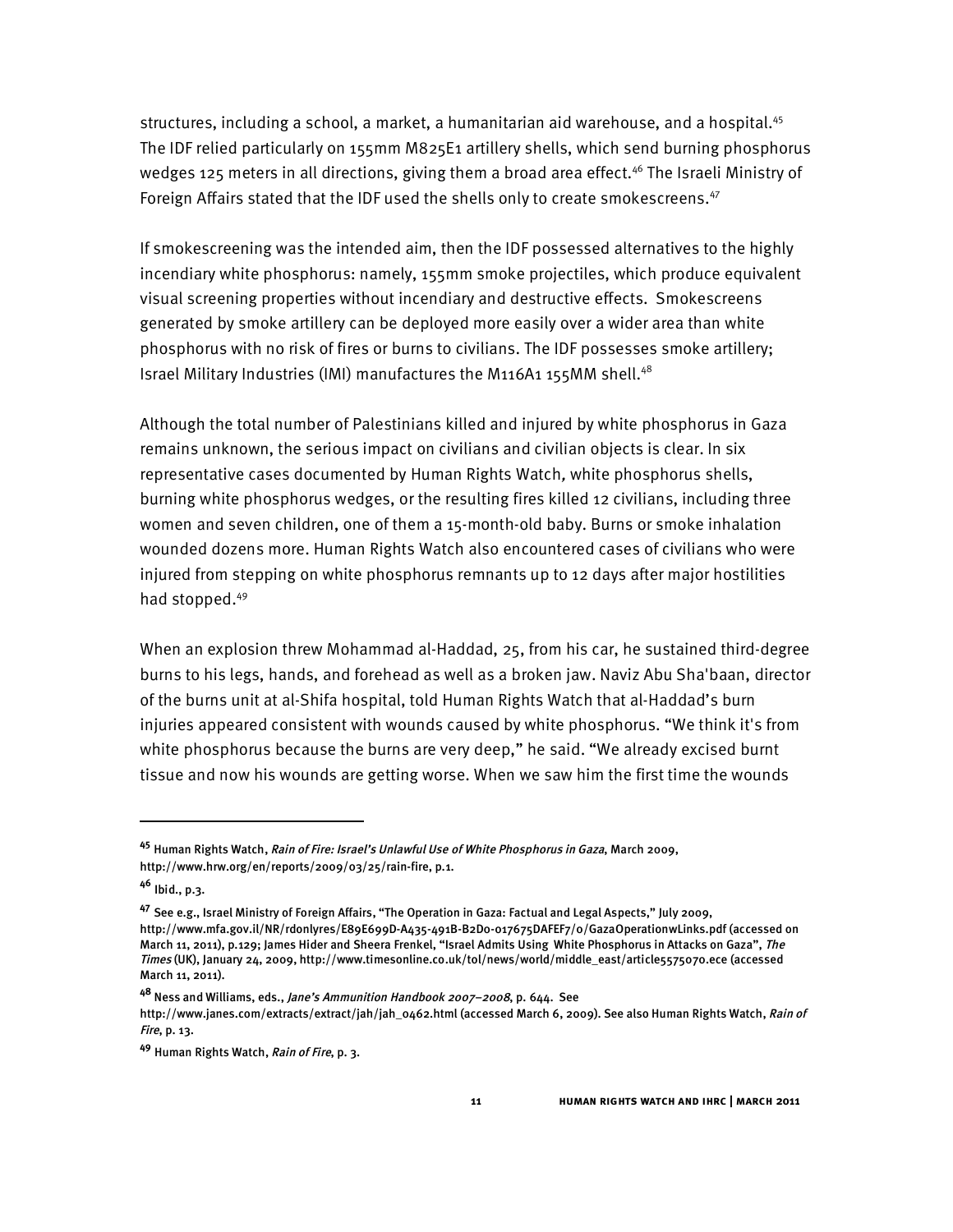were more superficial than they are now. We've got to operate again tomorrow to excise more tissue."<sup>50</sup>

According to several media reports, white phosphorus seriously injured Sabbah Abu Halima, 45, in the bedroom of her home in Atatra, where she watched her daughter-in-law "melt away."<sup>51</sup> She was brought to al-Shifa hospital with what appeared to be mild burns to her right forearm, left lower leg and feet.<sup>52</sup> Staff wiped and bound the wounds "but two days later … when we opened the bandages we found her wounds still smoking and much, much bigger. Her arm was down to the bone and tendons, that is all that is left," said Dr. Abu Sha'baan. <sup>53</sup> "A bad odor came from the wounds and smoke continued to come out of them for many hours…. We took out a piece of foreign matter that a colleague identified as white phosphorous."<sup>54</sup>

Dr. Abu Sha'baan reported to journalists that 60 to 70 patients in his unit died from severe burns. Patients with relatively small burn injuries died unexpectedly. In one case, burning material sprayed from a patient's wounds, causing an anesthetist to suffer minor injuries. In another, a three-year-old girl was sent for a scan because of a head wound: "After about two hours she came back, we opened the wound, and smoke came out from the wound." Surgeons used forceps to pull out a substance from the wound that was "like dense cotton and it started to burn…. The piece continued to burn until it disappeared." The child later died. <sup>55</sup> Dr Ahmed Almi from the al-Nasser hospital in Khan Yunis also described serious injuries and chemical burns, with victims covered in a white powder that continued to burn long after initial exposure.<sup>56</sup>

I

**<sup>50</sup>** Ibid., p.38.

**<sup>51</sup>** Ethan Bronner, "Outcry Erupts Over Reports That Israel Used Phosphorus Arms on Gazans", New York Times, January 21, 2009, http://www.nytimes.com/2009/01/22/world/middleeast/22phosphorus.html?\_r=1&ref=middleeast (accessed March 11, 2011).

**<sup>52</sup>** "Gaza Phosphorus Burn Victim Saw 'Bright Stars' Fall," The Jordan Times, January 23, 2009,

http://www.jordantimes.com/?news=13728 (accessed March 11, 2011); Bronner, "Outcry Erupts Over Reports That Israel Used Phosphorus Arms on Gazans," New York Times.

**<sup>53</sup>** Tim Butcher, "Gaza Phosphorus Casualties Relive Israel's Three-Week War," The Telegraph (UK), January 23, 2009, http://www.telegraph.co.uk/news/worldnews/middleeast/israel/4325805/Gaza-phosphorus-casualties-relive-Israels-threeweek-war.html (accessed March 11, 2011); "Gaza Phosphorus Burn Victim Saw 'Bright Stars' Fall," The Jordan Times.

**<sup>54</sup>** Bronner, "Outcry Erupts Over Reports That Israel Used Phosphorus Arms on Gazans," New York Times.

**<sup>55</sup>** Rory McCarthy, "Gaza Doctors Struggle to Treat Deadly Burns Consistent with White Phosphorus," The Guardian (UK), January 20, 2009, http://www.guardian.co.uk/world/2009/jan/21/gaza-phosphorus-israel (accessed March 11, 2011).

**<sup>56</sup>** Fida Qishta, Mustafa Khalili, and Michael Tait, "White Phosphorus in Gaza: the Victims," The Guardian (UK), January 19, 2009, http://www.guardian.co.uk/world/video/2009/jan/19/gaza-phosphorus-victim (accessed March 11, 2011).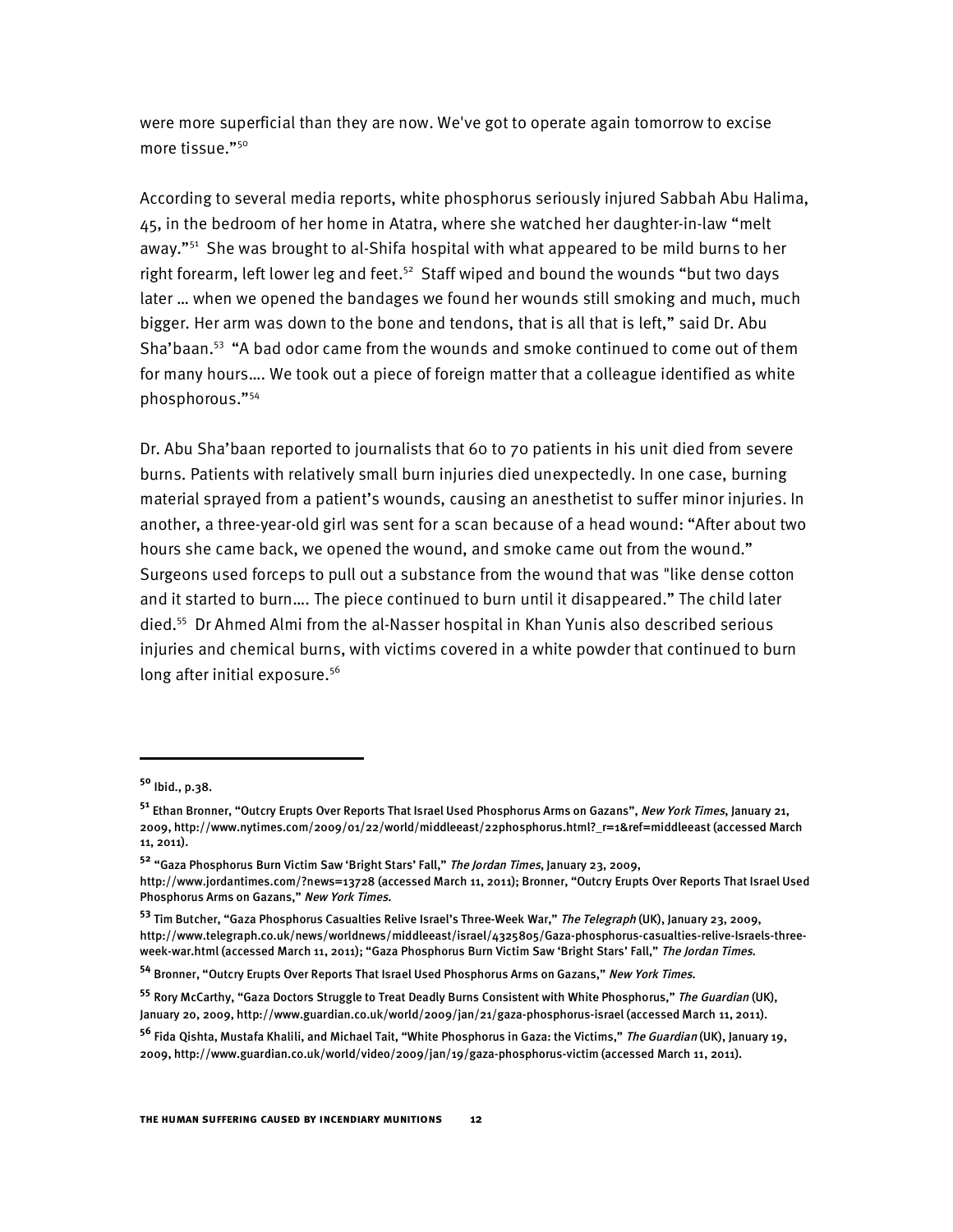While Gaza is the best documented case of the civilian suffering white phosphorus can cause, comparable harm likely occurred in other places where white phosphorus munitions have been used, including those described below.<sup>57</sup>

#### Dangerous Weapons from Ground or Air: Iraq and Lebanon

Even though white phosphorus munitions may be "primarily designed" for other purposes, armed forces have also used them as weapons against military objects, reportedly inflicting harm on civilians in the process. After initial denials, the US Department of Defense admitted that its forces used ground-launched white phosphorus directly on enemy combatants in Fallujah, Iraq, in November 2004. <sup>58</sup> Colonel Barry Venable explained:

When you have enemy forces that are in covered positions that your high explosive artillery rounds are not having an impact on, and you wish to get them out of those positions, one technique is to fire white phosphorus … rounds into the position because the combined effects of the fire and smoke, and in some cases the terror brought about by the explosion on the ground, will drive them out of the holes so that you can kill them with high explosives. 59

The effects of this use were not as well documented as those in Gaza, but witnesses nonetheless reported injuries consistent with white phosphorus. Jeff Englehart, a US Marine who spent two days in Fallujah during the battle, said later he saw "the burned bodies of women and children."<sup>60</sup> A resident described to a journalist "weird bombs that put up smoke like a mushroom cloud" and said he watched "pieces of these bombs explode into large fires that continued to burn on the skin even after people dumped water on the burns." A

**<sup>57</sup>** Chechnya is another case where white phosphorus was allegedly used as a smokescreen. The Russian military used white phosphorus rounds extensively during the 1994-1995 battle for Grozny, the capital city of the Chechen Republic, reportedly to create smokescreens to hide troop movements in urban combat. Twenty to twenty-five percent of the artillery shells and mortars fired were smoke or white phosphorus rounds. Although white phosphorus's efficacy as an obscurant was reportedly the main reason behind the military's use of these munitions, Russia also recognized the benefit of the toxicity of white phosphorus smoke, which could "readily penetrate protective[] mask filters." Lester W. Grau, "Changing Russian Urban Tactics: The Aftermath of the Battle for Grozny," INSS Strategic Forum, no. 28, July 1995,

http://fmso.leavenworth.army.mil/documents/grozny.htm (accessed March 11, 2011); and Global Security, "White Phosphorus."

**<sup>58</sup>** "US Used White Phosphorous in Iraq," BBC News, November 16, 2005,

http://news.bbc.co.uk/2/hi/uk\_news/politics/4441822.stm (accessed March 11, 2011).

**<sup>59</sup>** Ibid.

**<sup>60</sup>** Andrew Buncombe and Solomon Hughes, "The Fog of War: White Phosphorus, Fallujah and Some Burning Questions," The Independent (UK), November 15, 2005, http://www.independent.co.uk/news/world/americas/the-fog-of-war-whitephosphorus-fallujah-and-some-burning-questions-515345.html (accessed March 11, 2011).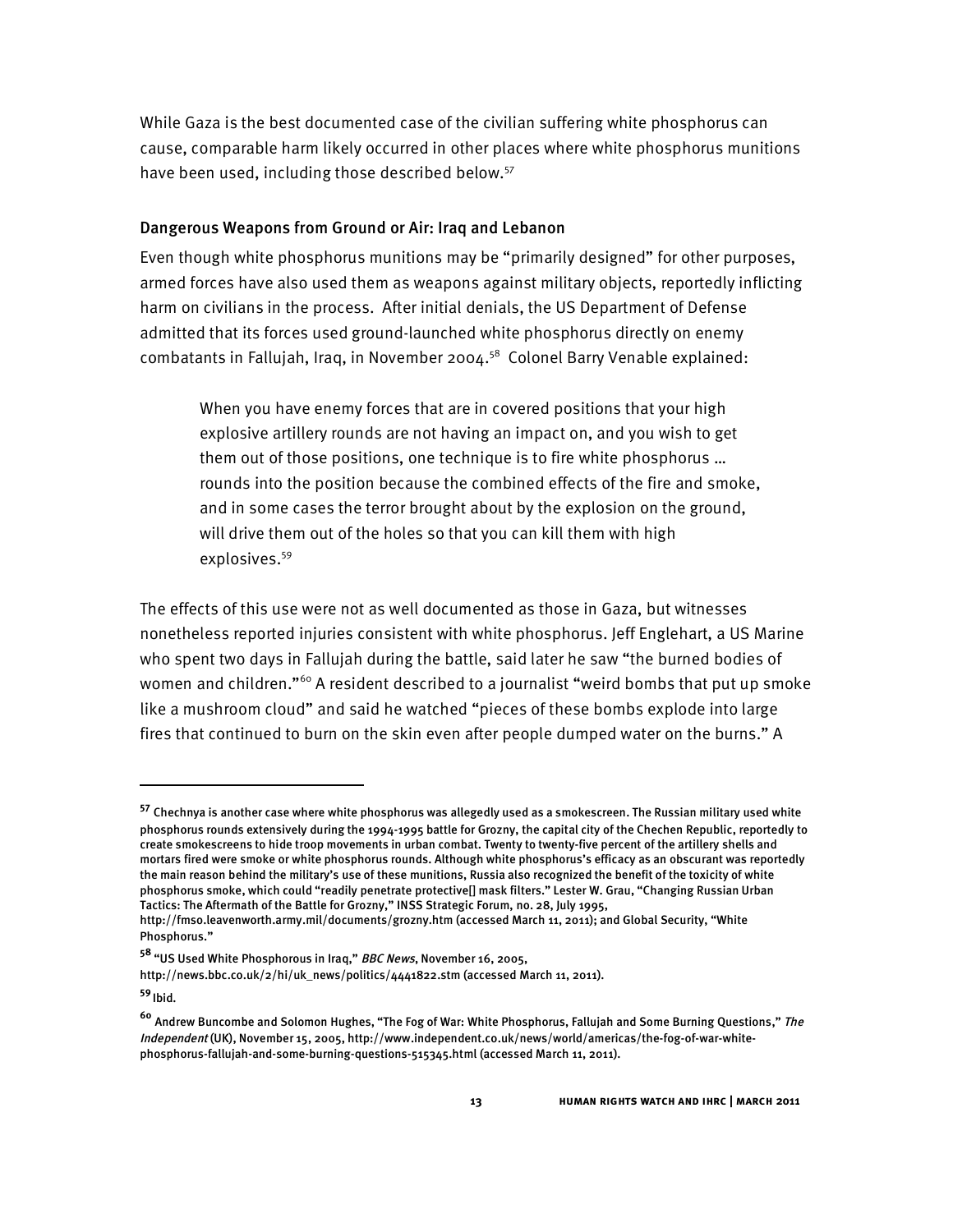doctor told the same journalist that he "treated people who had their skin melted."<sup>61</sup> US use of white phosphorous in Iraq, like Israeli use in Gaza, exemplifies the civilian harm that ground-launched models can cause.

Air-dropped white phosphorus munitions can be similarly deadly, even when used on military targets. Israel appeared to acknowledge using white phosphorus bombs as incendiary weapons during its conflict with Hezbollah in 2006. <sup>62</sup> The Israeli government did not specify where and against what types of targets white phosphorus munitions were used, although during the war foreign media outlets reported that Lebanese civilians suffered severe injuries.<sup>63</sup> Dr. Hussein Hamud al-Shel of Dar al-Amal hospital in Ba'albek, Lebanon, described seeing three corpses "entirely shriveled with black-green skin," which was reportedly consistent with phosphorus injuries. 64

## Proliferation of White Phosphorus Munitions: Somalia, Israel, and Afghanistan

A total of 29 countries have produced 182 different types of incendiary weapons, including white phosphorus, according to respected international sources, <sup>65</sup> and these munitions have proliferated to a range of states and non-state armed groups. Major military powers have not been the only users of white phosphorus munitions. A UN report accused the Ethiopian military of using white phosphorus bombs in an April 2007 battle against the Shabaab in the Shirkole area of Mogadishu, Somalia. The attacks killed 15 Shabaab fighters and 35 civilians in the city. Residents described seeing a "fireball" and said that the bodies of victims were "melted." The Ethiopian government has called the accusation "baseless," though UN monitors provided bomb scene photographs and evidence from soil samples indicating that the soil at the impact area had 117 times the normal amount of phosphorus.  $66$ 

I

**<sup>63</sup>** Ibid.

**<sup>64</sup>** Ibid.

**<sup>61</sup>** Ibid.

**<sup>62</sup>** Minister Jacob Edery told a Knesset member, "The IDF made use of phosphorous shells during the war against Hezbollah in attacks against military targets in open ground." Meron Rappaport, "Israel Admits Using Phosphorus Bombs during War in Lebanon," Haaretz, October 22, 2006, http://www.haaretz.com/news/israel-admits-using-phosphorus-bombs-duringwar-inlebanon-1.203078 (accessed November 16, 2010).

**<sup>65</sup>** See generally Ness and Williams, eds., Jane's Ammunition Handbook 2007–2008 ; Lennox, ed., Jane's Air Launched Weapons.

**<sup>66</sup>** Jeffrey Gettleman, "A U.N. Report on Somalia Accuses Eritrea of Adding to the Chaos," New York Times, July 27, 2007, http://www.nytimes.com/2007/07/27/world/africa/27somalia.html (accessed March 11, 2011); Monitoring Group on Somalia, "Report of the Monitoring Group on Somalia pursuant to Security Council Resolution 1724 (2006)," S/2007/436, July 17, 2007, http://www.un.org/ga/search/view\_doc.asp?symbol=S/2007/436, pp.12-13 (accessed March 11, 2011).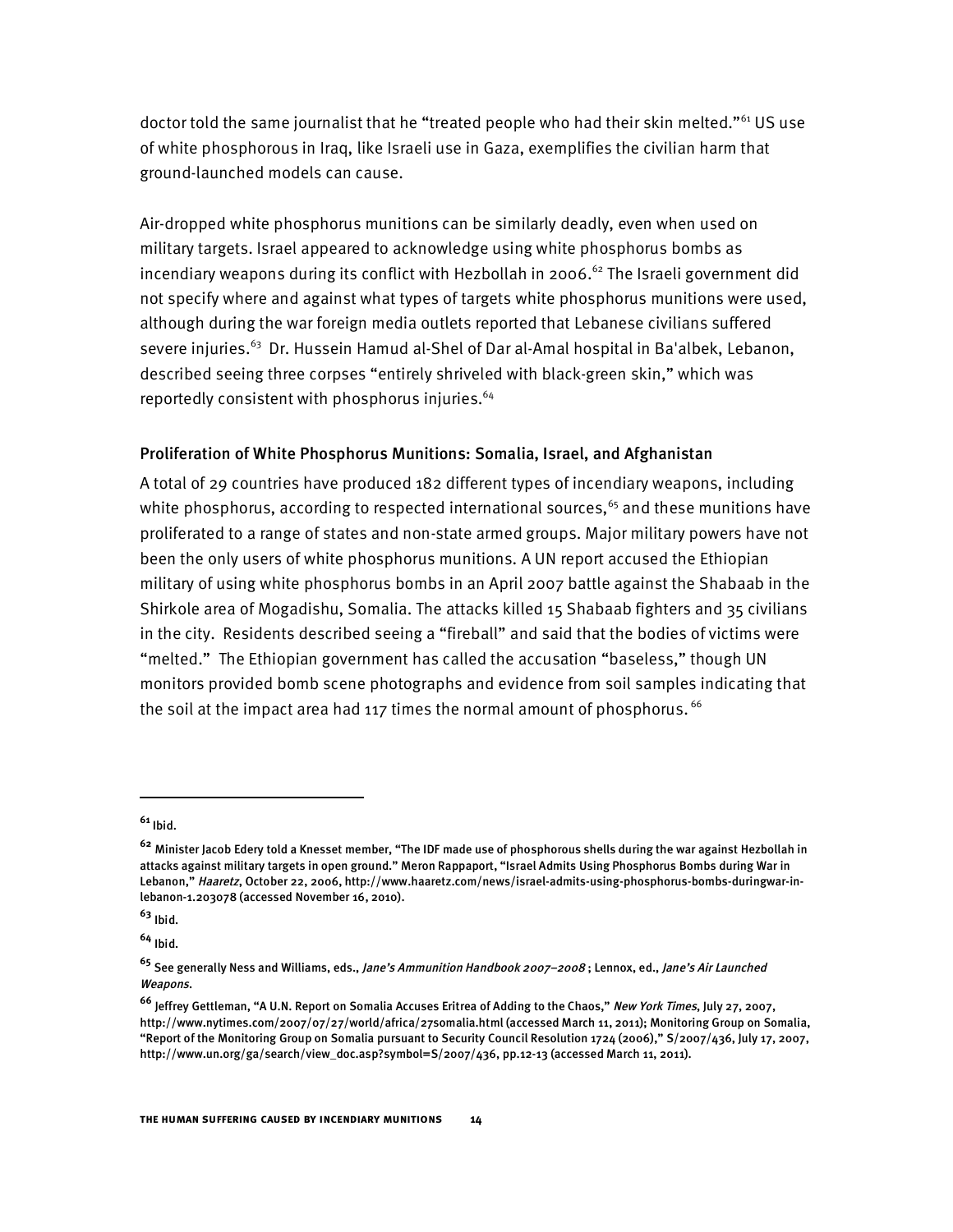Non-state armed groups have also reportedly acquired and used ground-launched white phosphorus munitions. Israel has accused Palestinian militants of occasionally firing small numbers of white phosphorus shells into Israel.<sup>67</sup> In May 2009, the US military announced that it was aware of at least 44 incidents of Taliban militants storing and using white phosphorus munitions in attacks against Western forces in Afghanistan. These attacks included a number of incidents in which Afghan civilians and NATO troops had received severe burns.<sup>68</sup> The United States stated that the Taliban used white phosphorus in improvised explosive devices (IEDs) as well as in mortar and rocket attacks. <sup>69</sup> Qari Mohammad Yousuf, a spokesman for the Taliban, denied such use.<sup>70</sup>

As in other conflicts, the use of white phosphorus munitions has caused severe harm to civilians in Afghanistan. The Associated Press reported that eight-year-old Razia's skin was a scaly red, her hair would never grow back, and most of her left ear was burned off after a white phosphorus shell ripped through her home in the Tagab Valley of Kapisa. When she reached the operating room, white powder covered her skin, and the oxygen mask on her face started to melt. Flames appeared when US military doctors tried to scrape away the dead tissue. <sup>71</sup> A US military spokeswoman acknowledged that in this case it was unclear whether US troops or Taliban fired the shell, indicating that both sides of the conflict have been using white phosphorus.<sup>72</sup> The incident therefore exemplifies both the proliferation of white phosphorus munitions and the harm that they can cause to civilians.

http://news.bbc.co.uk/2/hi/8045012.stm (accessed March 11, 2011); "U.S. Accuses Afghan Militants of Using White Phosphorus," The Guardian (UK), May 11, 2009, http://www.guardian.co.uk/world/2009/may/11/taliban-phosphorus-attacksafghanistan (accessed March 11, 2011); Michael Evans, "Taleban Using White Phosphorus, Some of It Made in Britain," The Times (UK), May 12, 2009, http://www.timesonline.co.uk/tol/news/world/asia/article6269646.ece (accessed March 11, 2011).

**<sup>67</sup>** Yaakov Lappin and Yaakov Katz, "Police: Terrorists Fired <sup>2</sup> Phosphorus Shells into Israel," Jerusalem Post, September 15, 2010, http://www.jpost.com/MiddleEast/Article.aspx?id=188206 (accessed March 17, 2011); "Israel: Phosphorus Bombshells Launched from Gaza," Christian Science Monitor, September 15, 2010, http://www.csmonitor.com/World/Global-News/2010/0915/Israel-Phosphorus-bombshells-launched-from-Gaza (accessed March 17, 2011); Maayana Miskin, "Israeli Complaint to UN over Phosphorous Fire," Arutz Sheva, September 16, 2010,

http://www.israelnationalnews.com/News/News.aspx/139669 (accessed March 17, 2011); and Ilana Curiel, "Phosphorus Mortar Shell Detected in Negev," Ynetnews.com, January 14, 2009, http://www.ynetnews.com/articles/0,7340,L-3656311,00.html (accessed March 17, 2011).

**<sup>68</sup>** "Reported Insurgent White Phosphorus Attacks and Caches," Combined Joint Task Force-101, CENTCOM press release, May 11, 2009, http://www.centcom.mil/press-releases/reported-insurgent-white-phosphorus-attacks-and-caches (accessed March 17, 2011). See also "Taleban 'Used White Phosphorus,'" BBC News, May 11, 2009,

**<sup>69</sup>** CJ2-Foreign Disclosure Office, Combined Joint Task Force-101, "Reported Insurgent White Phosphorus Attacks and Caches in Regional Command-East, 2003-Present," May 11, 2009. See also Evans, Using White Phosphorus, Some of It Made in Britain," The Times (UK).

**<sup>70</sup>** Sayed Salahuddin, "Afghan Taliban deny Using White Phosphorus," Reuters, May 12, 2009,

http://in.reuters.com/article/2009/05/12/afghanistan-phosphorous-idINISL47384020090512 (accessed March 11, 2011).

**<sup>71</sup>** Jason Straziuso and Evan Vucci, "Scarred by White Phosphorus, Afghan Girl Claws from Death's Edge at US military Hospital," Associated Press, June 23, 2009.

**<sup>72</sup>** Ibid." See also "Afghanistan: NATO Should 'Come Clean' on White Phosphorus," Human Rights Watch news release, May 8, 2009, http://www.hrw.org/en/news/2009/05/08/afghanistan-nato-should-come-clean-white-phosphorus.